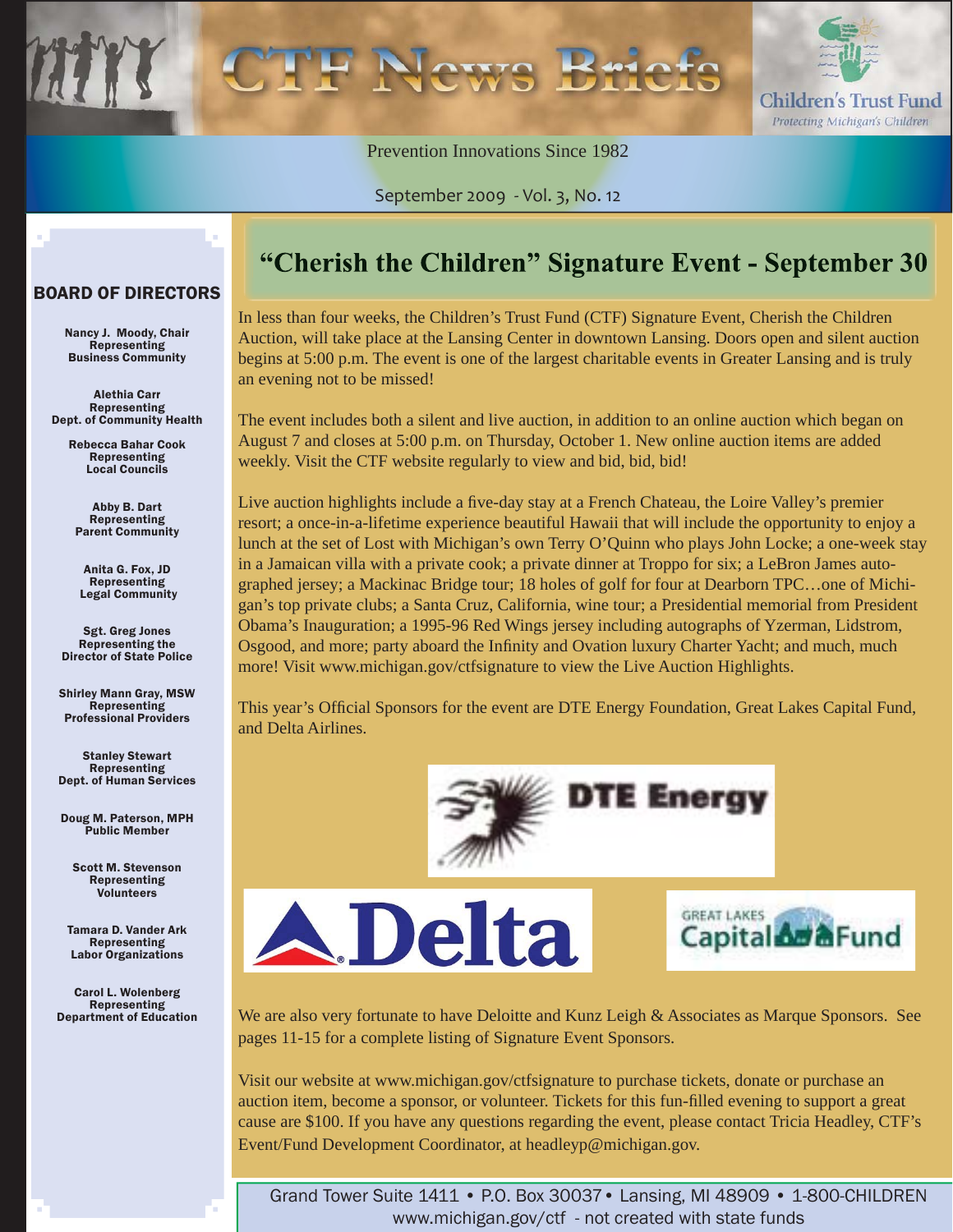# **Zero to Three Update—Make Your Voice Heard!**



This past week, all Zero to Three grantees received a letter notifying them that their contracts will be terminated at the end of the fiscal year. These letters were sent because the state's FY 2010 budget is not yet finalized, and there was no appropriation for Zero to Three in the Executive Budget released earlier this year. If no changes are made as the FY 2010 budget is finalized, all Zero to Three contracts will be terminated.

That said, budget negotiations are ongoing. As noted in last month's newsletter, Zero to Three grantees cannot engage in lobbying. However, it is everyone's responsibility to assure that communities understand the services being provided to our most vulnerable families—and what will be lost if these services are no longer available. In last month's newsletter, we suggested ways to educate communities on the value of the Zero to Three work. For more details, please refer to that article.

One of the most important efforts now is to "put a face" on the work being done in communities. Over the past two weeks, we solicited testimonials and received powerful comments from parents with overwhelming challenges in their lives who benefitted immensely from the services provided through Zero to Three. Now is the time to share those stories to local media. The budget challenges being faced are some of the most difficult we've ever seen. However, those decisions can be impacted by education efforts that crystallize the critical work being done through Zero to Three efforts across the state. Take the time now to be part of the effort to advance the understanding of what Zero to Three services mean to children and families in Michigan.

#### **U.S. Representatives Form Congressional Baby Caucus**

In May, the Congressional Baby Caucus was formed. The caucus will raise awareness by educating members of Congress and their constituents on the impact of cross-jurisdictional policies on infants' and toddlers' development, and promoting policies that utilize the latest research and support families. Prevent Child Abuse America will share information with members of the caucus on the relationship between preventing the abuse and neglect of young children and healthy child development.

*Courtesy of Prevent Child Abuse America. Prevention Advocate, July 2009*

#### **Maternal and Child Health Library**

MCH Alert: Focus on Infant Mortality is developed by the Maternal and Child Health Library in collaboration with the National Sudden and Unexpected Infant/Child Death and Pregnancy Loss Resource Center at Georgetown University. Past issues are available online at http://www.mchlibrary.info/alert/ archives.html.

*Courtesy of Prevent Child Abuse America. MCH Alert, 8/4/2009*

#### **Child Care Aware Parent Network**

A series of free webinars for parents and early childhood professionals are available from NACCRRA's new online network, Child Care Aware Parent Network. Child Care Aware Parent Network Webinars are presented by child care experts to provide information about high-quality child care and other topics. They are designed specifically for busy parents, grandparents, and professionals who want to learn more but have very little time. The following webinar is available in September.

Title: "Playing to Learn: Why High-Quality Child Care Must Include Play" Wednesday, September 16, 2009, 8:30 p.m. - 9:30 p.m. (EDT) Presenter: Dr. David Elkind Click here to learn more and register now:

https://www2.gotomeeting.com/register/264055963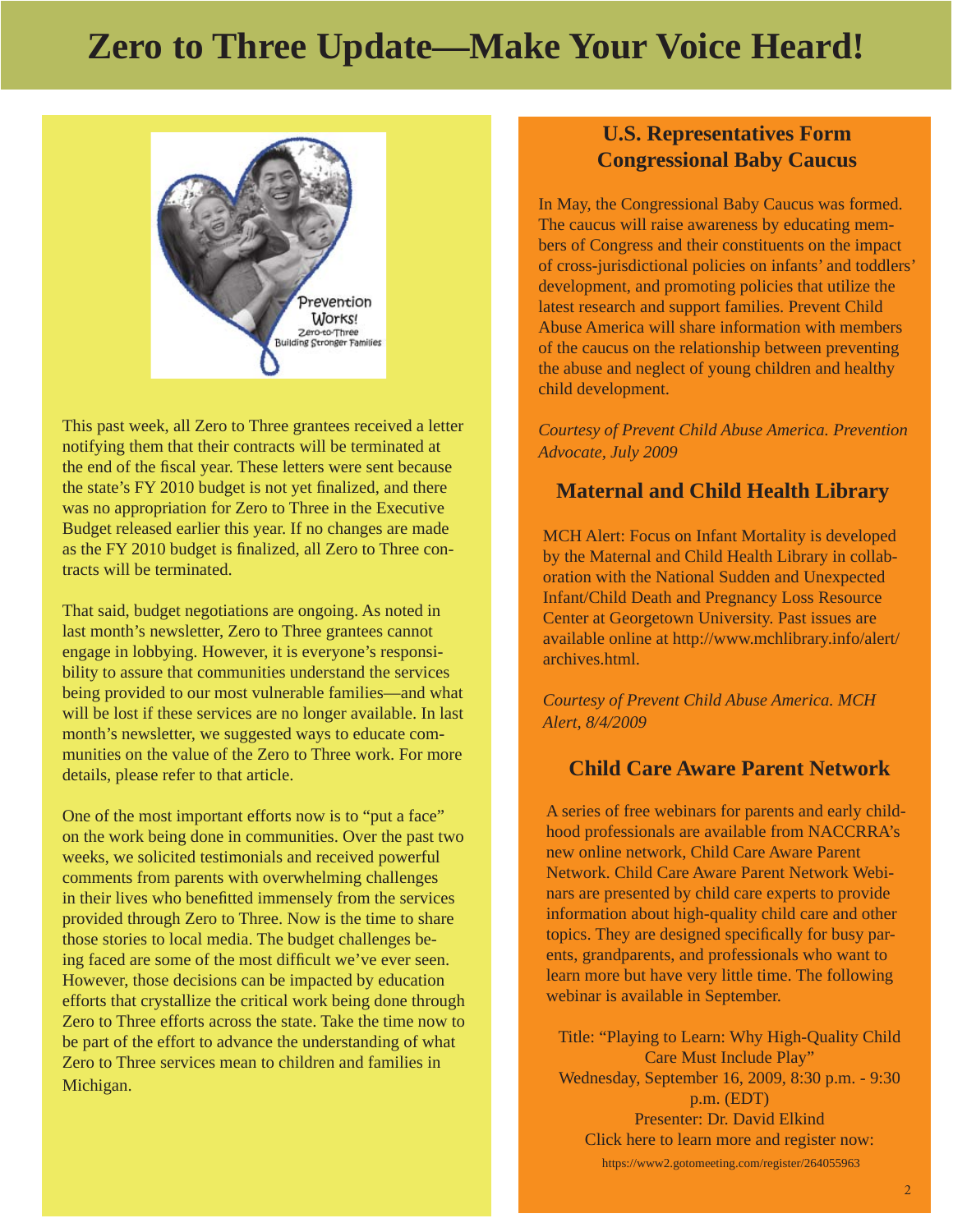*Emily Schuster Wachsberger Local Council Coordinator*

#### **3rd Quarter Reports**

Third quarter reports were due on July 20, 2009. If you've not already done so, please complete and/or correct, and (re)submit. Once all three reports (Expenditure, Activity and Program Register) have been approved, CTF will submit expenditures to DHS.

#### **LCFY10 Application Renewals**

Many thanks to local councils for all the hard work and effort you've put into completing the 2010–2012 application renewal. After the CTF office approves an application, it goes to DHS for review. Their review focuses on the application's budget. This effort can take 6-8 weeks, culminating with the electronic signature agreement completion. The DHS procedures may lead to a request(s) for additional information or application changes, which would then send the application back to councils for corrections. For that reason, it is very important that you expediently answer email information requests and/or make any corrections and resubmit the application, in order to receive next year's funding in a timely manner. Likewise, if your application has not yet been approved by CTF, please make any requested corrections and resubmit as soon as possible.

#### **Obligation/Estimated Expenditure Reports**

Like last year, you are required to complete an Obligation/Estimated Expenditure Report no later than September 10, 2009. This report is necessary in order to secure your council's 4th quarter funding payment for fiscal year 2009. Note: You may not be able to complete the Obligation Report until all previous quarterly reports are completed. To access the Obligation Report, log into EGrAMS and choose dropdowns, Local Council/Reporting/Progress Reports and click "Go." In the Program field, click the lookup button and choose LC2007-2 and click "Find." If you wish to see all of your reports for the year, click the "All" radial button to the right of "Status" prior to clicking the "Find" button. You will then see a line in black that says Obligation Report. Click on that line as it is a link to the report. Complete the report, save it, and close out. After closing the report you will be returned to the screen with the black line naming the report. You will then see a submit column. Click in the applicable box and then click the "OK" button at the bottom of the page. Please contact Emily Wachsberger (wachsbergere@michigan.gov) with any questions/concerns.



#### **Parenting Awareness Month Contest**

Prevention Network is holding its 2010 Parenting Awareness Month Contest. The deadline is October 2, 2009.

For an entry form, go to www.preventionnetwork.org/PAM%20Page/



#### **Volunteers Sought to Impact Council Work**

There are still opportunities for local councils to volunteer for the following three sub-committees: Fundraising, Best Practices/ Peer Mentoring, and CAP Month. We especially need more participation in the Fundraising and CAP Month groups. Your participation and input will impact direction and outcomes of these endeavors. CTF is appreciative for your past volunteer guidance and efforts, which have contributed to our programming. Please contact Emily Wachsberger (wachsbergere@michigan.gov) and/or Sarah Davis (daviss11@michigan.gov) with any questions and/or your choice(s) of sub-committee involvement.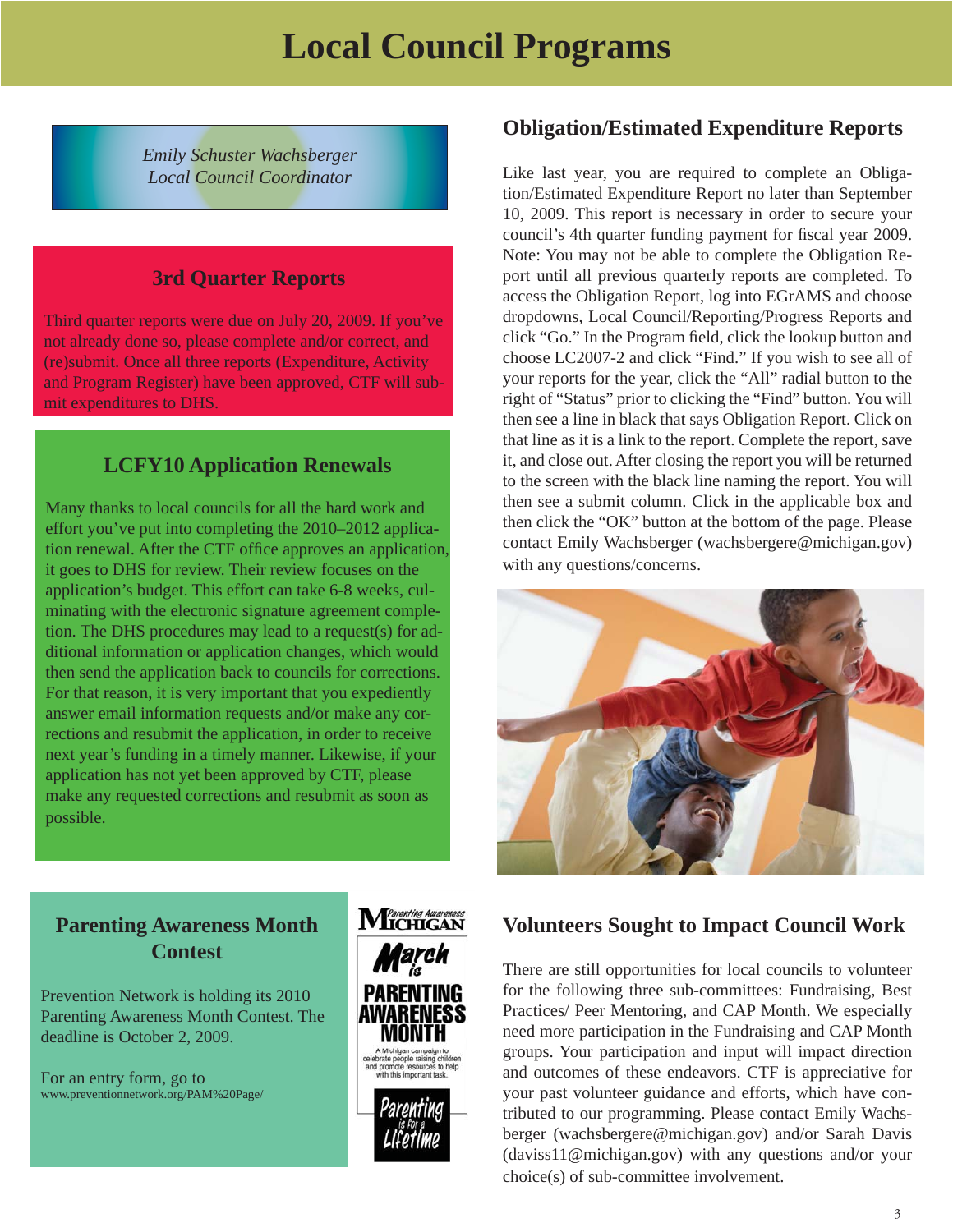# **Direct Service Programs**

*Ongoing thanks and appreciation for your commitment to Michigan's communities! Sylvia Brown Jones, Direct Services Coordinator*

• A friendly reminder that fiscal year-end, September 30, 2009, is fast approaching. CTF will need your 4th Quarter FSR estimates by September 10, 2009, and your final/actual FSR by October 10, 2009. For those grantees that still have outstanding reports, or corrections are needed, please complete them as quickly as possible.

• CTF will be forming a Direct Services Work Group to provide a forum for grantees and CTF staff to discuss a number of topics, including parent leadership, evaluation, peer review, evidence-based practice, training/TA needs, and more. The work group will provide an opportunity for participants to discuss challenges, solutions, and ideas for improving our prevention work and partnerships. Further discussion will take place on November 13 at the CTF annual training. Please think about topics and needs you would like to discuss!

Remember to keep sending in those success stories, announcements, and other related information that can be shared in the CTF monthly News Brief.

### **Direct Service Success Stories**



The September spotlight goes to the Maltreated Infant and Toddler Treatment Court (MITC) program. Gloria Bourdon, Director of Health, Safety and Nutrition Services at Genesee Intermediate School District, shared the following success story:

The MITC Program has seen many positive effects on families involved in the Nurturing Parenting curriculum. The MITC program incorporates Dr. Bavolek's Nurturing Parenting Program (NPP) curriculum. These are young parents with children ages 0-3, that have found bonding with their children extremely challenging, because they once had their own parents involved in the Child Welfare System. The NPP looks to break this cycle by focusing on bonding and attachment, appropriate discipline, punishment and rewards, anger management and age appropriate expectations, as well as many other areas of parenting. The Nurturing Parenting curriculum

also guides participants through their own experiences as a child; the care they received; and how to look forward toward how they want their parenting skills to impact their own children.

Participants are also able to build support networks, process events that they may be struggling with, and receive feedback and encouragement that enables them to continue working on and focusing on their goals. Over the last 20 weeks, the NPP curriculum was instrumental in building a close-knit group of participants who truly understand each individual's circumstances, their past experiences, and the positive changes each individual is trying to reach both personally and as a parent.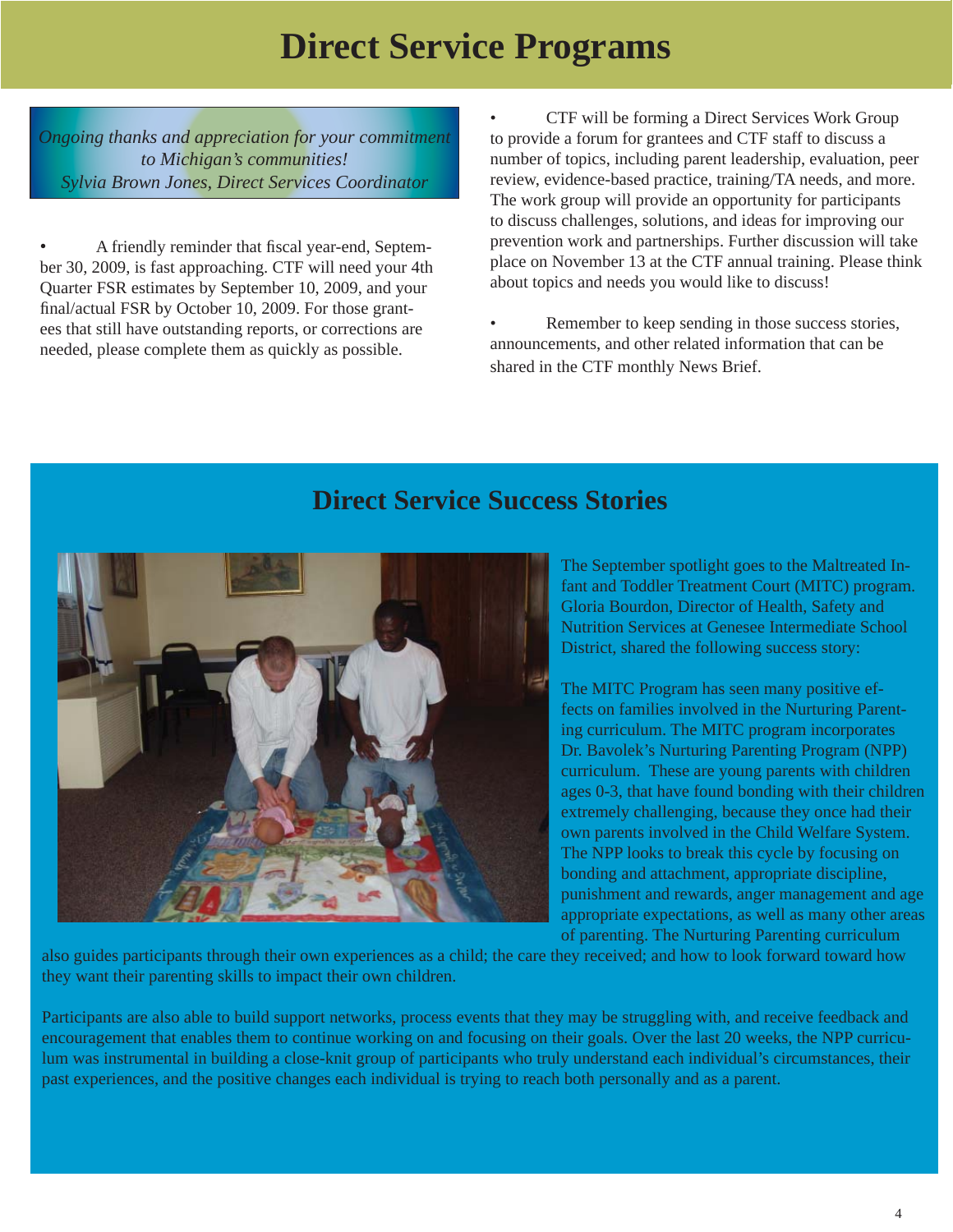# **Circle of Parents**





*Sylvia Brown Jones Circle of Parents Coordinator*

**Greetings to Michigan's Circle of Parents network, and ongoing THANKS for a job well done! Our goal is to continue to build statewide capacity. Collaborative partners are welcome.** 

In our joint effort to assist parents in their tough job of parenting, we commit our resources and passion. You are providing invaluable parent leadership services to help strengthen Michigan's families. This page is a prelude to our state's Circle Newsletter that will publish its first issue in October 2009.

I encourage Circle of Parents leaders to continue to send in your comments, stories, and input. What parenting issues are surfacing for discussion? Do you have any parents/youth that you would like to spotlight?

There are still openings for the two-day Circle of Parents training in Lansing (Holiday Inn West) on September 24-25, 2009. The conference room has changed from the Capital Room to the Michigan Room. An email will be sent to all current registered attendees. The training will accommodate a maximum of 25 attendees. CTF can pay for mileage (to anyone traveling over 70 miles) and breakfast and lunch meals. Complete details and the registration form is on page 17 of the August News Briefs which is online at

www.michigan.gov/documents/ctf/News\_Briefs\_August\_2009\_288086\_7.pdf

### **Brenda's Corner**

Update on Brenda's bone marrow transplant: She is back home, and is slowly recuperating. Brenda is now able to successfully eat all of her meals.

"Life is too short to wake up with regrets. So love the people who treat you right. Forget about the ones who don't, but pray for them. Believe everything happens for a reason. If you get a second chance, grab it with both hands. If it changes your life, let it. Nobody said life would be easy, they just promised it would be worth it!"

Author unknown ~ Submitted by Sylvia Brown Jones

### **Family Day**

September 28, 2009, is Family Day—A Day to Eat Dinner with Your Children. More than a decade of research by The National Center on Addiction and Substance Abuse (CASA) at Columbia University has consistently found that the more often kids eat dinner with their families, the less likely they are to smoke, drink or use drugs. For more information on this initiative visit

http://casafamilyday.org/familyday/.

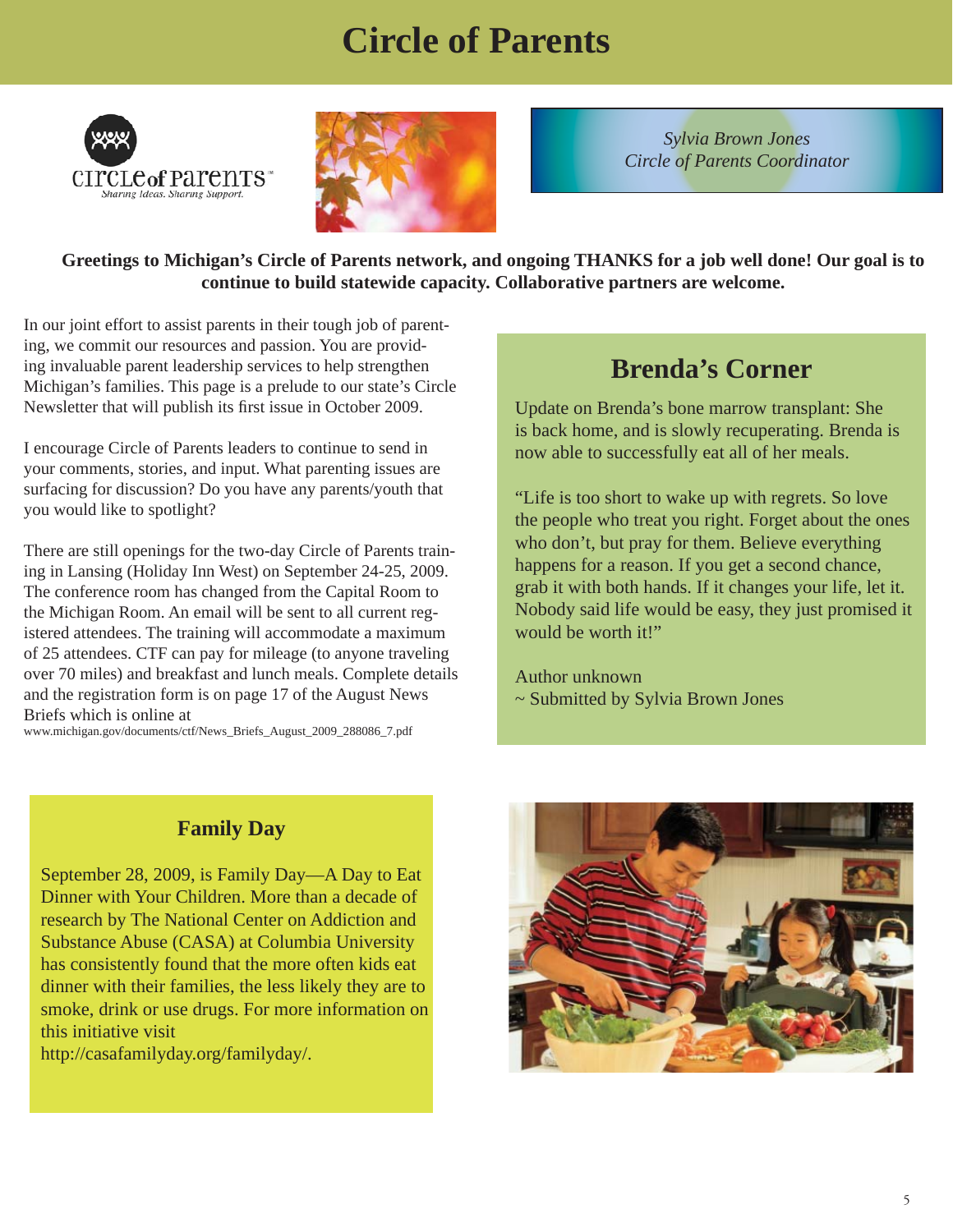# **CTF Sponsored Trainings**

#### **2009 Annual Training**

The 2009 CTF annual training will be held on November 12 and 13 at the Kellogg Center in East Lansing. This year's training will coincide with the MSU conference "Consumer Culture and the Ethical Treatment of Children: Theory, Research and Practice." This conference will present sessions on the latest research being conducted by acclaimed U.S. and international specialists and academics. The CTF training will also feature workshops on fundraising, board development, protective factors, program models, evaluation, and more. The wide variety of speakers and workshops will provide excellent learning opportunities for program coordinators, staff, board members, and parents.



CTF will cover registration and food costs for up to two attendees per direct service and local council grant for both days of training. Online registration will be available by mid-September and will provide information on costs for additional attendees. If you have conflicts with the training dates, please contact your grant monitor as soon as possible.

We encourage you to make your room reservation at the Kellogg Center, as rooms available at the state rate are limited. To make reservations, call (800) 875-5090 and note that you are with the CTF training. Visit www.kelloggcenter.com for more information about the training site. If you have questions about the training, please contact your grant monitor. Registration details will be available soon!

#### **Using the Protective Factors Survey**

You are invited to participate in a training on the protective factors and the FRIENDS Protective Factors Survey (PFS).

Title: "Protective Factors Survey Webinar" Date: Tuesday, September 15, 2009 Time: 11:00 a.m. - 12:30 p.m.

Edi Winkle, our FRIENDS T/TA coordinator, will provide training on:

- An overview of the protective factors: what they are and how they are used in prevention programs.

- A description of the PFS and its use.

- A description of the PFS database.

- Q&A.

Register now by clicking the link below: https://www2.gotomeeting.com/register/950544858

All local councils and direct service grantees are invited to attend. Please note: New direct service grantees (starting October 1, 2009) that will be using the PFS for program evaluation are required to attend. Prior to the training, direct service grantees are encouraged to visit the FRIENDS website at http://www.friendsnrc.org/outcome/pfs.htm to learn about and download the tool, and to identify program staff who will be administering the PFS.

After registering you will receive a confirmation email containing information about joining the Webinar. Please contact Alan Stokes with any questions. We look forward to your participation!

#### **"Parents Partnering for Change" in Michigan**

The Parent Leadership in State Government Training Project provides leadership training for Michigan parents who want to help impact local, state and federal program planning and policy development. The Children's Trust Fund is a collaborative partner on this project. The training covers improving leadership skills, making meetings effective, successfully handling conflict, and many other topics. There is no cost for parents accepted into the training; a stipend is provided; and mileage and child care are reimbursed. Trainings will be held in Detroit, Grand Rapids, and Gaylord during the month of September (see Key Dates on page X). More information is on the CTF website at www.michigan.gov/documents/ctf/parent\_leadership\_training\_fl yer\_290826\_7.pdf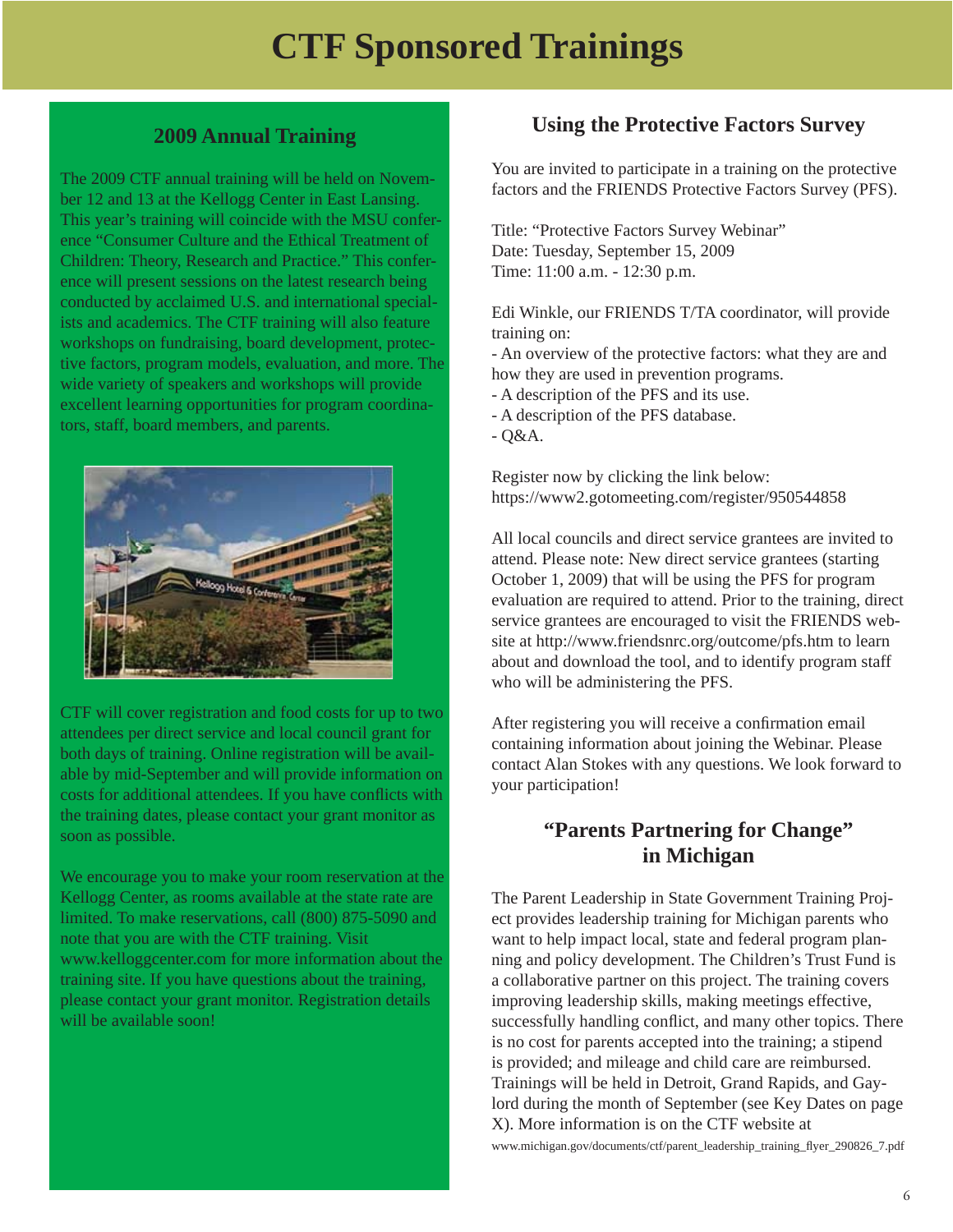#### **Childhelp Trainings**

Childhelp is sponsoring one-day Child Abuse Prevention Education Trainings at its office in Southfield, Michigan, on October 5, November 11, and December 10. Cost is \$280 per person and includes a certification for facilitators of the Good-Touch/Bad-Touch Curriculum. For more information see www.michigan. gov/documents/ctf/Childhelp\_One\_Day\_Training\_1pg\_\_MI\_ 288951\_7.pdf.

#### **CDC Prevention Training**

The Centers for Disease Control and Prevention's Division of Violence Prevention invites you to learn how your public health agency can make a

difference in the lives and health of both children and adults at an upcoming webinar called A Better Start: Child Maltreatment Prevention as a Priority. The webinar will take place at 1:00 p.m. EST on September 10, 2009. To register go to http://event.onlineseminarsolutions.com/r.htm?e=159449&s=1& k=DDBEB6E113726F7D56FACB7EF6C3BA8D.

#### **Online Training Enhancements**

There has been an exponential growth in online training opportunities. The cost- and time-savings reduce barriers that many people have regarding traveling for training events. In order to capture these opportunities, CTF has changed the Training section of its website to add a drop down menu for online training opportunities. This can be found at http://www.michigan.gov/ctf/0,1607,7-196-47080---,00. html. Training opportunities in Michigan and out of state will continue to be listed in this area.

#### **Child Abuse and Neglect User Manual Series**

The Children's Bureau is pleased to announce that the latest release in the Child Abuse and Neglect User Manual Series, "Protecting Children in Families Affected by Substance Use Disorders," is now available for download from the Child Welfare Information Gateway website.

You can access the manual at www.childwelfare.gov/pubs/usermanuals/substanceuse. The entire User Manual Series is available at www.childwelfare.gov/pubs/usermanual.cfm. For more information, contact Child Welfare Information Gateway at info@childwelfare.gov or 1.800.394.3366.

#### **Resource for Prevention and Treatment of Mental and Substance Use Disorders**

Many families involved with the child welfare system also experience mental health and substance use disorders. The SAMHSA Health Information Network, or SHIN, a service of the Substance Abuse and Mental Health Services Administration, provides the latest information on the prevention and treatment of mental and substance use disorders. SHIN includes the National Clearinghouse for Alcohol and Drug Information (NCADI) http://ncadi.samhsa.gov/ and the National Mental Health Information Center (NMHIC) http:// mentalhealth.samhsa.gov/ . SHIN offers websites, publications, and access to information specialists by phone, email and in-person.

An additional service of SHIN is the SAMHSA eNetwork, a quick and easy way to get email updates on new substance abuse and mental health information. Membership in the eNetwork is free, and it only takes two clicks to subscribe. Select the topics that are important to you, and stay current with the news and information you need.

Courtesy of Consumer Affairs E-News August 3, 2009

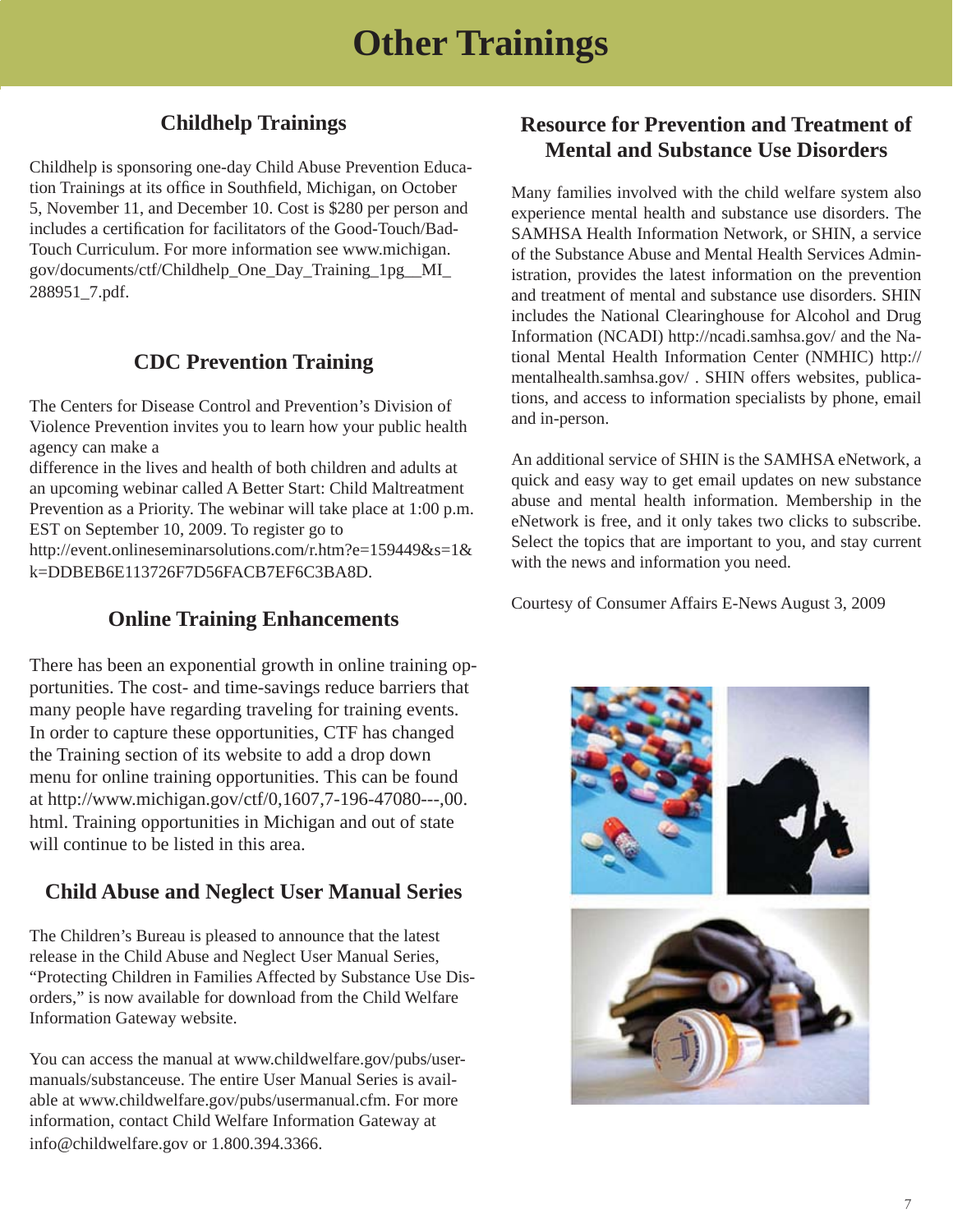# **Key Dates**

#### *September*

**September 4, 7:** The CTF office is closed for the state furlough day on September 4 and for Labor Day on September 7.

**September 10:** The CDC will present a webinar on Child Maltreatment Prevention as a Public Health Priority on September 10, 2009. See page 7 for details.

**September 11-12:** "It Takes a Team: Healing the Broken Hearts of Children" will be held on September 11-12 at Grand Valley State University. Nancy Thomas of Families by Design will be the featured speaker. For more information contact the Adoptive Family Support Network at 616-458-7945 or email registration@afsn.org.

**September 12:** Metro Detroit Association for the Education of Young Children will hold its fall conference on Saturday, September 12, 2009, at Baker College of Auburn Hills, Michigan. Betsy Spiker is the keynote speaker. Registration forms are available at http://www. metrodetroitaeyc.org/scripts/tinymce/plugins/filemanager/files/2009%20conference%20borchure.pdf. For more information call 248-613-2410.

**September 13:** Radio First and the St. Clair County Child Abuse/Neglect Council join together annually for a weeklong event at the Birchwood Mall in Fort Gratiot, Michigan. Chuck Santoni camps out on the roof of the mall for the entire week. This year's event will begin on Sunday, September 13, with the annual "For Kids Sake" walk. The activities begin at 12:30 p.m. at Lakeside Park and include music, giveaways, and games for children. The WALK begins at approximately 2:00 p.m. with Chuck leading the way to the Birchwood Mall. The roofsit will last through Friday, September 19, until Chuck Santoni comes down from the roof at 6:00 p.m. For more information, contact the St. Clair County Council at 810- 966-9911.

**September 14:** The Children's Trust Fund Board will meet at 1:30 p.m. at the DTE Energy Office, 101 S. Washington Square, Ste. 700, Lansing, MI. on September 14. The public is welcome to attend. For more information call 517-373-4320.

**September 14-15:** Parents Partnering for Change training in Detroit area. Please contact Sarah Wedepohl at swedepohl@me.com or 248.671.2553. See page 6 for more details.

**September 15:** CTF will offer a webinar training on the FRIENDS Protective Factors Survey (PFS) on Tuesday, September 15, from 11:00 a.m. – 12:30 p.m. See page 6 for more details.

**September 16-17:** Parents Partnering for Change training in Grand Rapids area. Please contact Sarah Wedepohl at swedepohl@me.com or 248.671.2553. See page 6 for more details.

**September 16:** Playing to Learn webinar from 8:30 p.m. - 9:30 p.m. (EDT). See page 2 for more details.

**September 21-22:** Parents Partnering for Change training in Gaylord. Please contact Sarah Wedepohl at swedepohl@ me.com or 248.671.2553. See page 6 for more details.

**September 24-25:** The Children's Trust Fund will conduct a Circle of Parents Training at the Holiday Inn-West in Lansing, Michigan. Contact Derrick Hartwell at 517-373- 4320 for more information or see page 5.

**September 28:** September 28, 2009 is Family Day—A Day to Eat Dinner with Your Children. For more information see page 5.

**September 30:** The Children's Trust Fund's 7th Annual "Cherish the Children" Signature Event Auction will be held on the evening of September 30, 2009, at the Lansing Center. For more information on how to get involved, visit the Signature Event section of the CTF website at http://www. michigan.gov/ctfsignature.

#### *October*

**October 1:** CTF will host a Local Council Work Group meeting via conference call at 10:00 a.m. Please contact the office for call-in instructions.

**October 6:** Childhelp's one-day Child Abuse Prevention Education Training will be held at the Childhelp office in Southfield. See page 7 for more information.

**October 8:** Child's Hope and Neiman Marcus are pleased to announce the fifth annual "Hopes  $&$  Dreams – A Girls' Night Out" fall fashion show and dinner, a benefit for child abuse prevention programs in Wayne County. This year's event is scheduled for Thursday, October 8, at the Ford CEC in Dearborn. For more information visit the Child's Hope website at http://www.childshope.org/HopesandDreams.htm.

*Please submit announcements to Alan Stokes. Events after October 8 will appear in the October News Briefs.*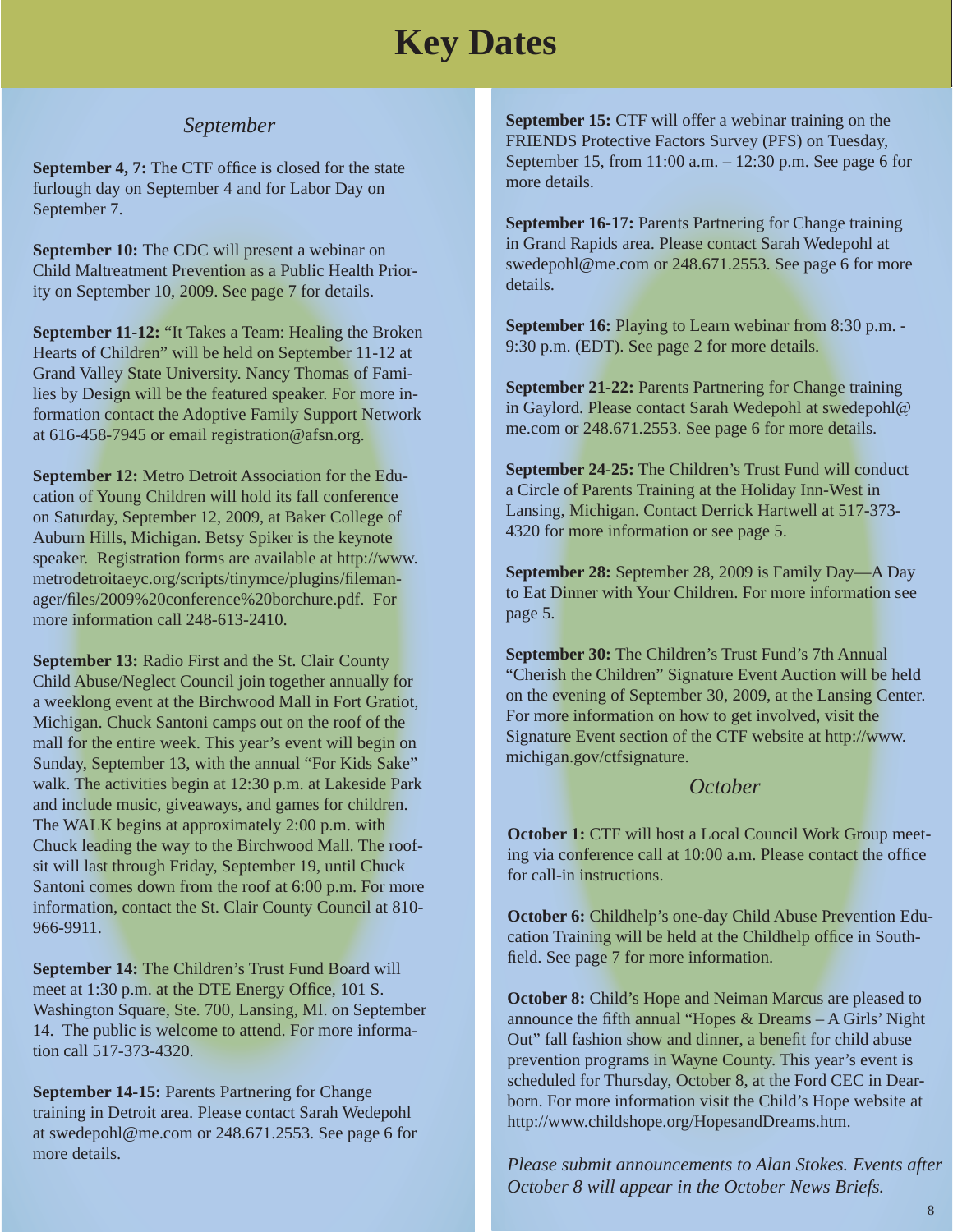#### News on the Ethical Treatment of Children from MSU-APRR Children's Central **www.childrenscentral.msu.edu**

#### **The Communicator features MSU-Children's Trust Fund Relationship**

MSU College of Communication Arts & Sciences students, faculty, alumni and donors around the country are learning about the partnership between the Children's Trust Fund (CTF) and the MSU Department of Advertising, Public Relations, and Retailing in the most recent issue of The Communicator. The article, written by Tom Oswald, details the three-year agreement between MSU and CTF, and provides examples of the research, education and outreach which MSU is providing to CTF. The article also details the summer placements of 40 MSU student interns in CTF local affiliate offices and in a variety of other non-profit organizations around the state. For full article, visit http://www.childrenscentral.msu.edu/outreach.html (click on "MSU and Michigan Children's Trust Fund come together to fight child abuse").

#### **MSU-Directed Study Finds Use of Fatty Foods, Alcohol Built into Kids' TV Shows**

Wonder what's behind the obesity epidemic in America? Here's one possible reason. A team of researchers headed up by longtime media effects scholar Dr. Brad Greenberg reports, in the recent issue of Health Communication, that unhealthy foods and even alcohol use often make their way into television scripts of shows aimed at children and adolescents. "Fat-producing foods are eaten or talked about five times as often on children's favorite television shows, compared with shows aimed at adults," said Greenberg, an advisor to MSU's Children Central and former interim Dean of the College of Communication Arts and Science.

Drawing on research supporting the effectiveness of advertising product placements (brands inserted into television and movie scripts), Greenberg suggested that Hollywood might be able to help in the fight against obesity instead of contributing to it. "It would only take minimum effort for shows to create a positive eating example by changing food props. There are only positive reasons to have characters eat an apple, drink water or milk, have some vegetables, or even say 'no thank you' to an offer of ice cream or a soft drink." For full article, please visit http://www.childrenscentral.msu.edu/outreach.html (click on "Portrait of Food and Drink in Commercial TV Series").

#### **CTF Affi liates to Hear from Legendary Public Health Advocate at Fall Conference**

Public health advocate and former Federal Trade Commission Chairman Mike Pertschuck will address the annual training conducted by the Children's Trust Fund. This year's training will be held in conjunction with the inaugural national conference "Consumer Culture & the Ethical Treatment of Children: Theory, Research & Fair Practice" to be held November 12-13, 2009, at the Kellogg Center on the MSU campus.

Pertschuck is the author of several books including Revolt against Regulation: The Rise and Pause of the Consumer Movement; Smoke in their Eyes: Lessons in Movement Leadership from the Tobacco Wars; and with Wendy Schaetzel, The People Rising: The Campaign Against the Bork Nomination. Prior to being named Chairman of the FTC, Pertschuck served on the staff of the U.S. Senate Commerce Committee where he is credited with drafting the landmark legislation that required warnings on cigarette package labels and banned advertising of tobacco products.

#### **Request for Applications for Research and Demonstration Now Available!**

The National Quality Improvement Center on Differential Response in Child Protective Services (QIC-DR), funded by the Children's Bureau, is pleased to release a Request for Applications for Research and Demonstration. Three to five applicants will be selected to take part in a national research study of differential response.

A pre-application webinar is scheduled for Sept. 4, 2009, from 1:00 to 2:30 p.m. (EDT) to discuss the project and answer potential applicants' questions. Questions may be submitted to qicdr@americanhumane.org.

The deadline for applications is Oct. 8, 2009, at 8:00 p.m. (EDT). The Request for Applications, and any future announcements, amendments and responses to questions, will be posted at http://www.differentialresponseqic.org/.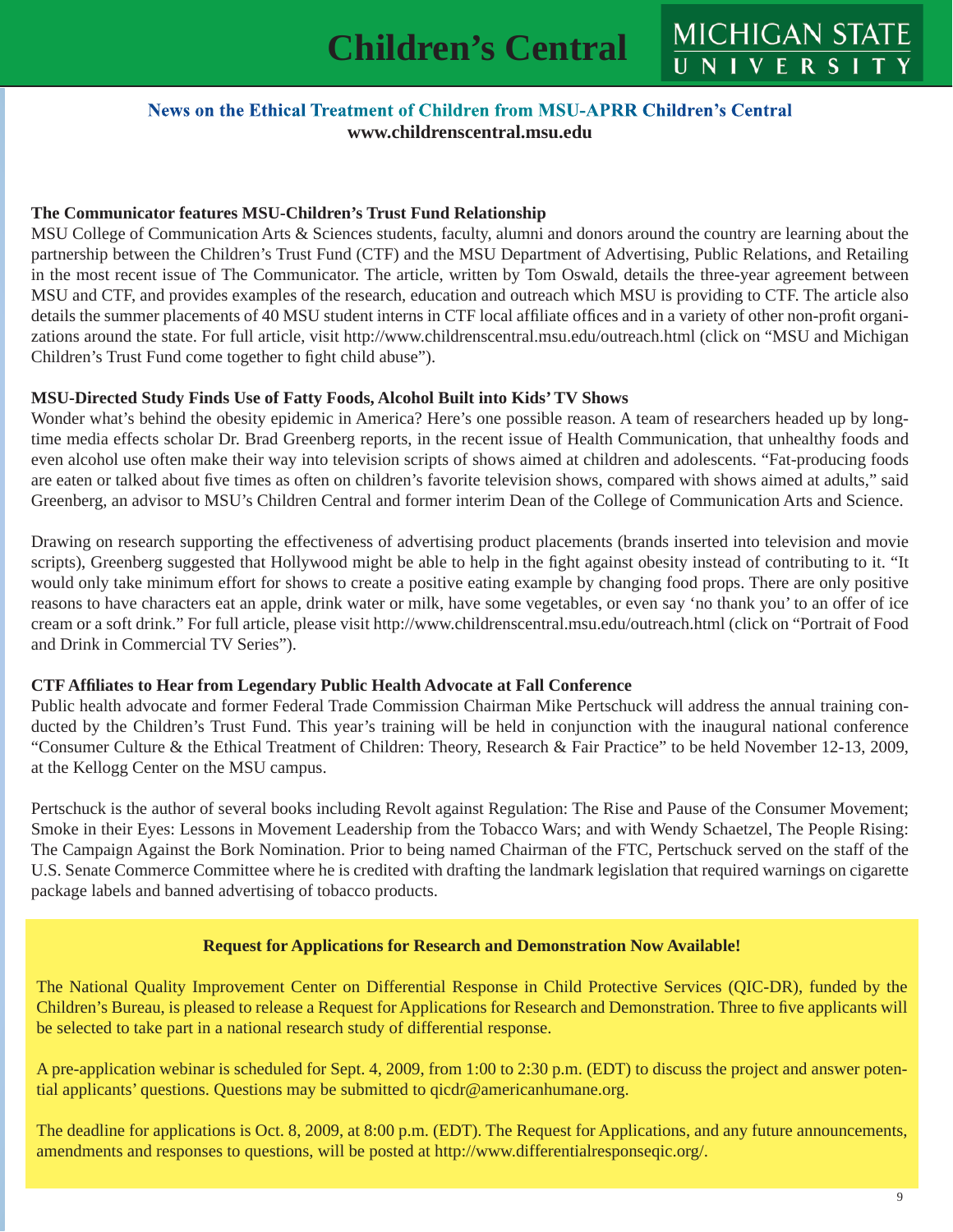# **Team News**

பு

#### **New Media Driver's License**



Alan Stokes completed the New Media Driver's License Course on August 22. The New Media Drivers License course trains students in new media and digital marketing. It was created in partnership with the department of Advertising, Public Relations, & Retailing in the College of Communication Arts and Sciences at Michigan State University and Derek Mehraban of Ingenex Digital Marketing. Alan manages CTF's social media outreach programs.



# **Children's Trust Fund**

Protecting Michigan's Children

# CTF TEAM

Michael D. Foley 517.335.1938 FoleyM2@michigan.gov *Executive Director*

Sylvia Brown Jones, LMSW 517.241.7792 Brown-JonesS@michigan.gov *Direct Service Grant Monitoring Circle of Parents Parent Leadership*

Sarah Davis 517.335.7770 DavisS11@michigan.gov *Federal Grant Application & Report Program Development Citizen Review Panel*

> Deborah Drick DrickD@michigan.gov *Contractor*

Derrick Hartwell 517.373.4329 HartwellD@michigan.gov *Student Assistant*

 Patricia Headley 517.241.7226 HeadleyP@michigan.gov  *Signature Event Fund Development*

Christina Medina 517.241.8159 MedinaC@michigan.gov *Contractor*

Rina Nagashima 517.335.5237 NagashimaR@michigan.gov *Student Intern*

Ļp

Kendra Osborne 517.241.8564 OsborneK1@michigan.gov *Contractor*

M. Jeffery Sadler, MBA 517.335.4620 SadlerM@michigan.gov *Zero-to-Th ree Administrative Analyst*

Kayla Smith 517.335.5237 SmithK50@michigan.gov *Student Intern*

Alan Stokes, MBA, MDiv 517.241.7793 StokesA@michigan.gov *Research Analyst Internet Media, News Briefs*

Emily S. Wachsberger, MA, LPC 517.335.0671 WachsbergerE@michigan.gov *Local Council Grant Monitor*

i

### **Michigan CTF Social Media**

Facebook Fans: 391\* Twitter Followers: 103\* You Tube Visitors: 347\*

\*Effective September 2, 2009.

For more information on CTF's social media program, please contact Alan Stokes.

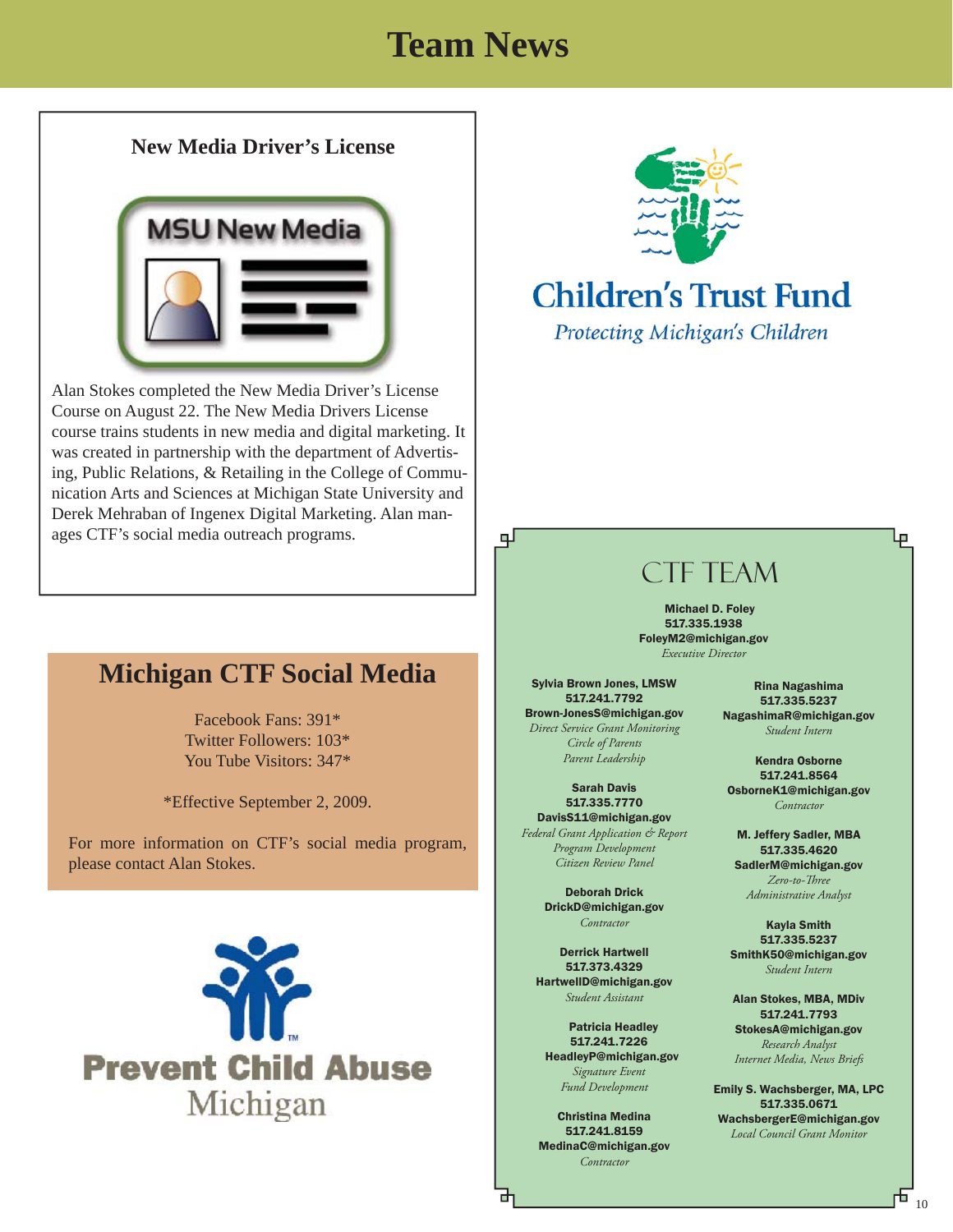

**Children's Trust Fund** 

### Children's Trust Fund Signature Event Wednesday, September 30, 2009

In support of the Michigan Children's Trust Fund

### **Signature Event Sponsors**

We would like to thank our gracious sponsors

*Official Sponsor-\$25,000*





Delta Airlines DTE Energy Great Lakes Capital Fund

*Marquee Sponsor-\$10,000*

# **Deloitte.**

**Deloitte** Kunz Leigh & Associates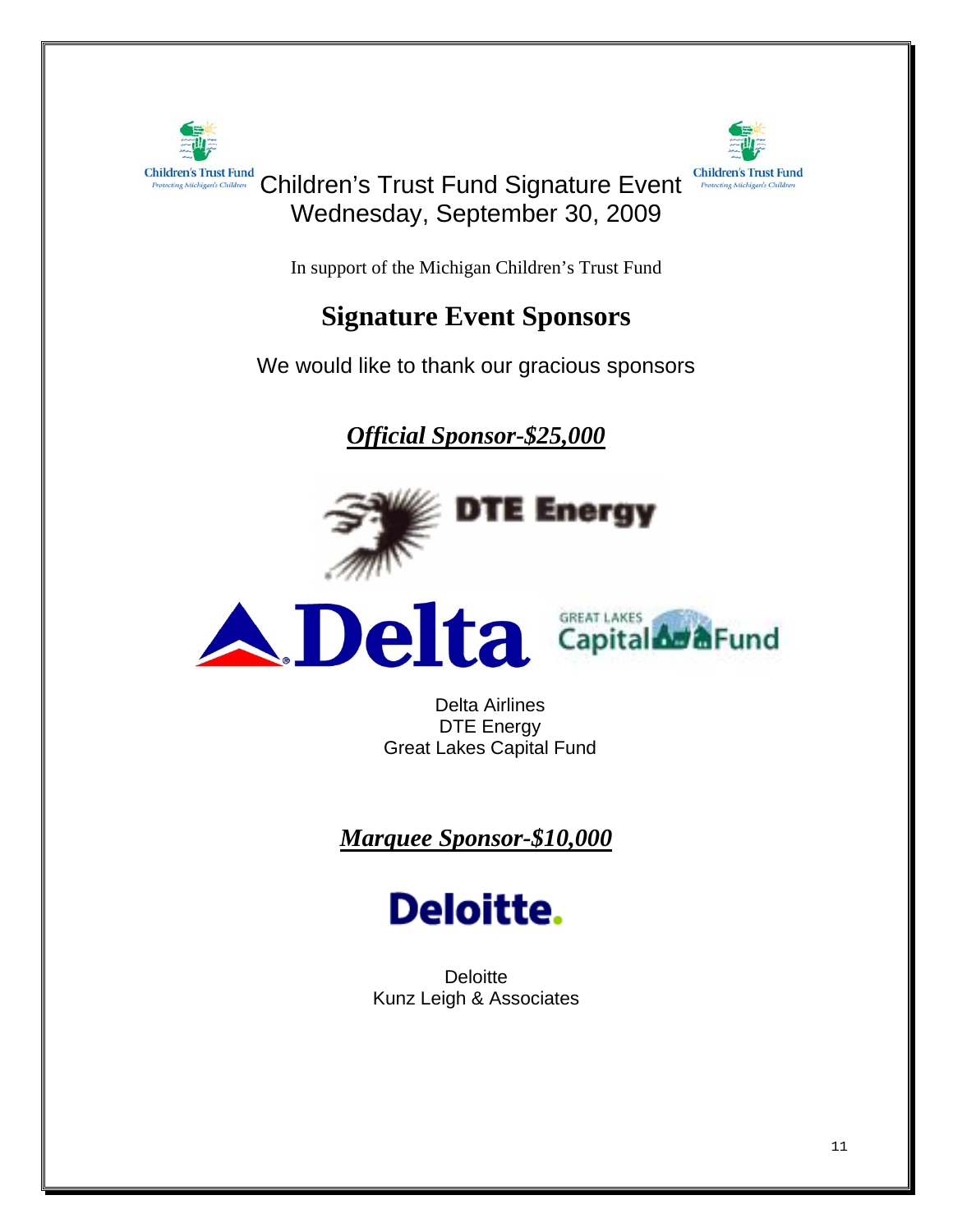### *Headline Sponsor-\$5,000*

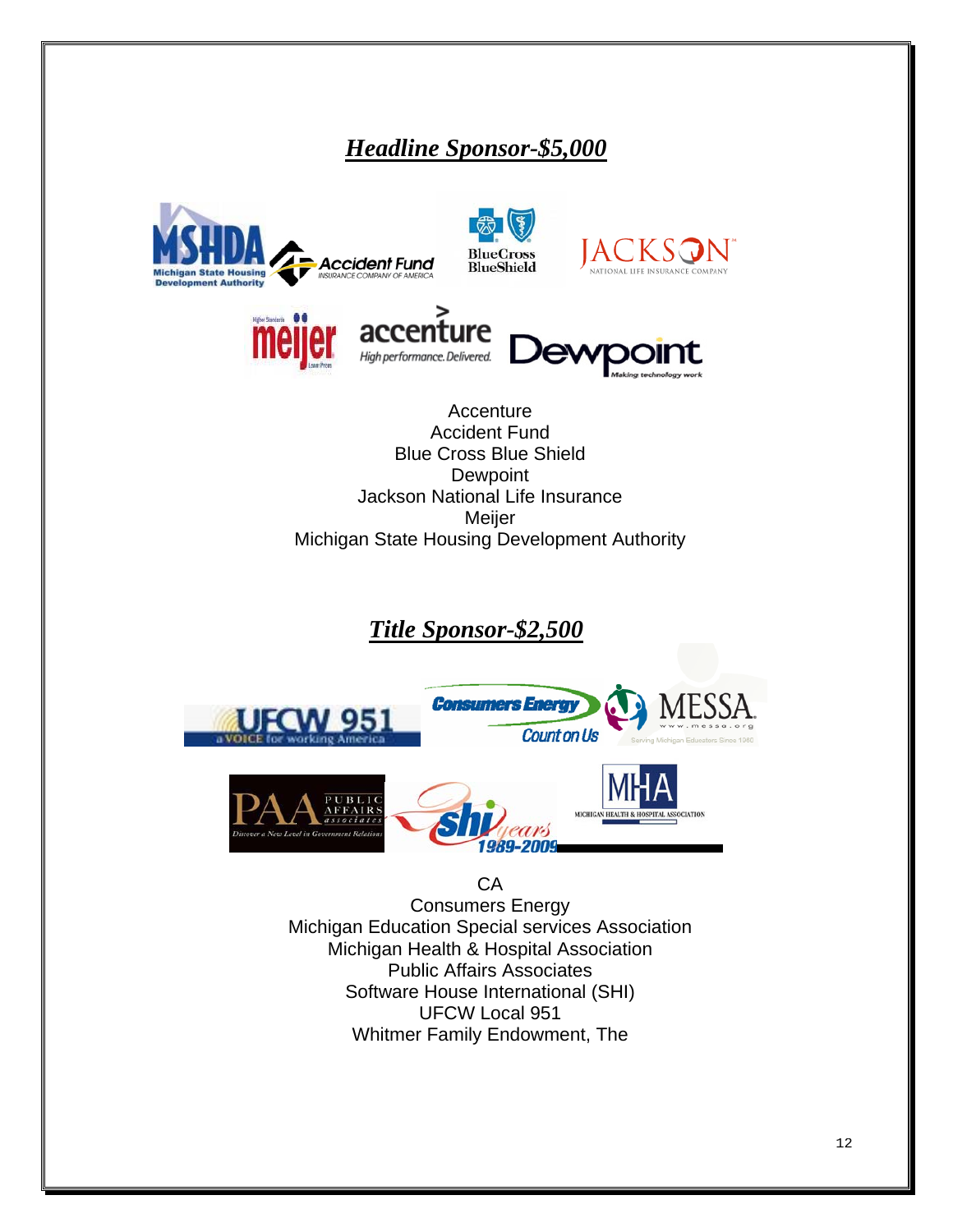# *Spotlight Sponsor-\$1,500*

Johnson-Johnson

Johnson & Johnson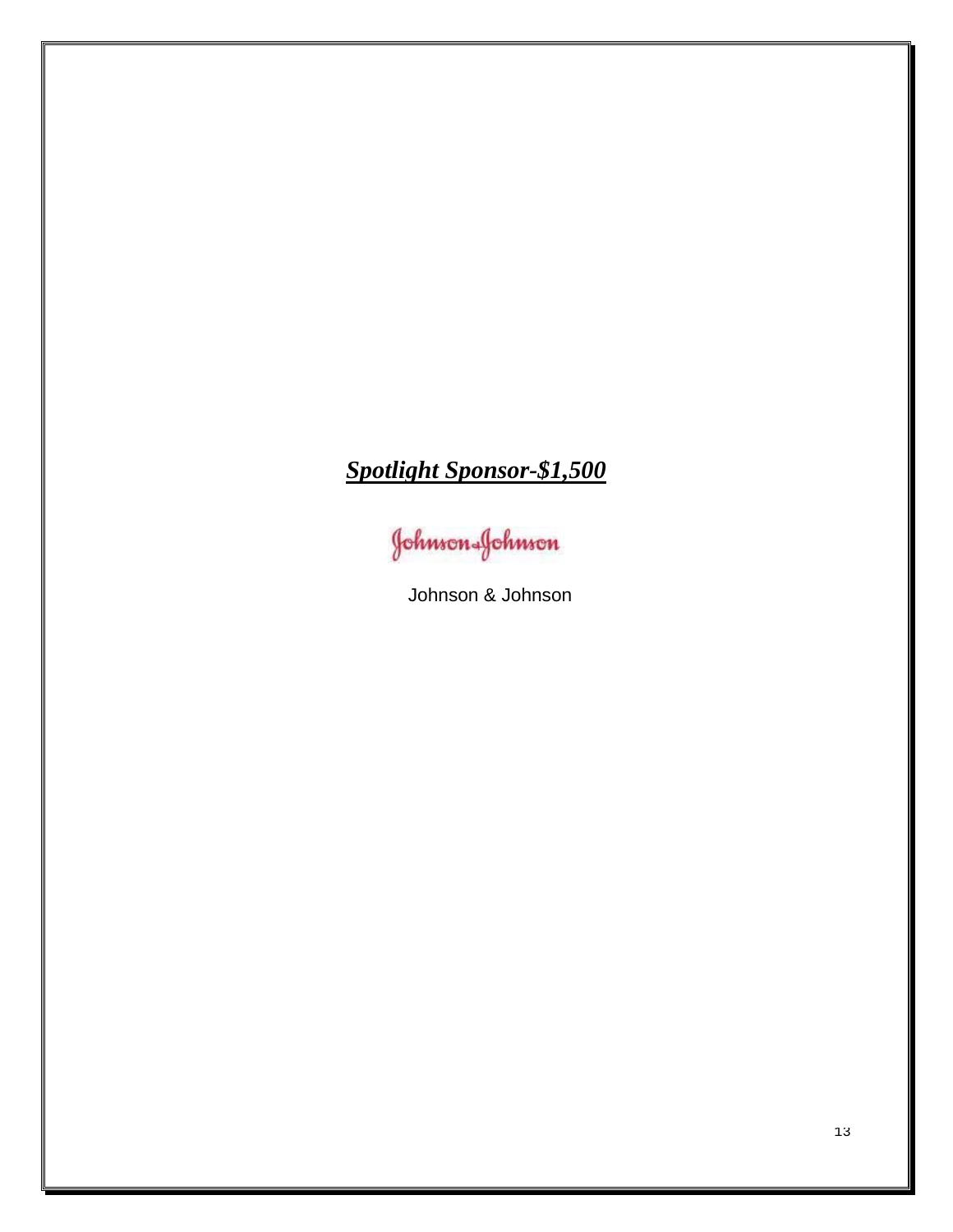